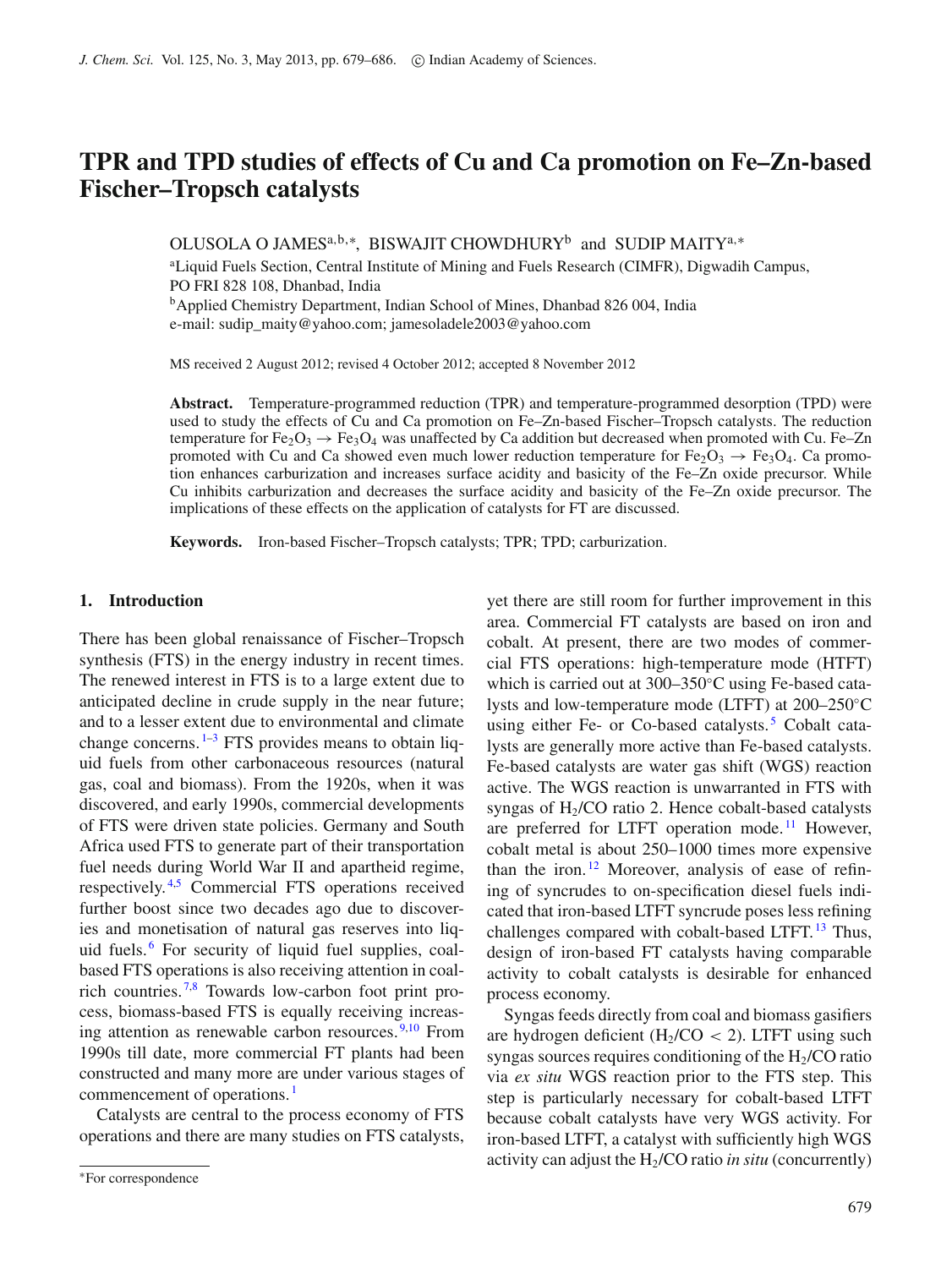<span id="page-1-0"></span>

**Scheme 1.** Flow chart of a coal-based syncrude and electricity co-production process.

with the FTS step. In the two cases, part of the CO is thrown out as  $CO<sub>2</sub>$  to adjust the H<sub>2</sub>/CO ratio. This has implications on well-to-wheel ratio and carbon utilization of the process. I It has been shown that coproduction of electricity along with liquid fuels has an economic advantage over a purely liquid fuel Coal-to-Liquid (CTL) or Biomass-to-Liquid (BTL) plants.<sup>[14](#page-7-5)</sup> In a recent review report,  $15$  we had proposed a scheme for optimized electricity generation and liquid fuel production (scheme [1\)](#page-1-0). Critical requirements for a catalyst for the FTS section in the scheme are: low cost, low  $CO<sub>2</sub>$ and CH4 selectivity. This report is part of our quest for catalysts that meet the requirements.

The low cost requirement is readily met by iron, however, low CO<sub>2</sub> selectivity is not traditional to iron-based FT catalysts. A report by Li *et al.* [16](#page-7-7) has showed the possibility of Fe-based catalyst that have comparable activity with cobalt catalysts. These authors argued that the lower apparent FTS rate on Fe-based catalysts is to some extent due to the lower dispersion of their active components. It was advanced that an increase in the surface area and in the density of active sites during synthesis and during the initial stages of use in synthesis gas may bring Fe-based catalysts into the range of productivity and reaction conditions typical of Cobased catalysts. They showed that high surface area Fe– Zn–K–Cu oxide precursors prepared using a solvent replacement method, displayed hydrocarbon synthesis rates (per catalyst mass or volume) compared to those on Co-based catalysts under identical reaction condition  $(T = 473 \text{ K}, P = 2.0 \text{ MPa}$  and  $H_2/CO = 2$ ). In addition, Fe–Zn–Cu–K was reported to have the following desirable properties: high syngas conversion and  $C_{5+}$  selectivity; low  $CH_4$  and  $CO_2$  selectivity compared to bench mark iron FT catalyst and the selectivity of the catalyst is weakly affected by temperature and syngas composition. In our review report,  $15$  we commented that Zn/Fe ratio has a link with the  $CO<sub>2</sub>$  selectivity of Fe–Zn–Cu– K. Also, we submitted that key parameters for FTS catalyst design are hydrogenation, acidic and basic sites. While investigations of Li *et al.* had been on catalysts with Zn/Fe ratio 0.1 and syngas feed of  $H_2/CO = 2$ , towards catalysts that will use syngas feed H<sub>2</sub>/CO  $\leq$ 1, we chose Zn/Fe ratio 0.25 for our study and therefore try to investigate the acid–base properties of the resulting Fe–Zn-based catalysts.

Iron-based catalysts are usually promoted with alkali and copper. [17](#page-7-8)[–20](#page-7-9) In the catalyst Fe–Zn–Cu–K, Fe–Zn is the active site precursor while Cu and K are promoters. In an earlier study on Fe–Zn-based FT catalyst, Li *et al.* [21](#page-7-10) investigated the effect of Cu and K on the report of the Fe–Zn oxide precursor. The authors found that Cu enhanced reduction of the iron oxide in hydrogen and K increase the carburization of the oxide precursors. Cu is also found to increase  $CH<sub>4</sub>$  and the paraffin content in FTS products, but the additional presence of K inhibits these effects. The presence of Cu and K synergistically promotes nucleation of active sites thereby increasing FTS rates on the catalyst. However, K and Cu both increase  $CO<sub>2</sub>$  selectivities during FTS reactions on catalysts based on Fe–Zn oxide precursors. Several reports have indicated that the presence Ca can reduce  $CO<sub>2</sub>$  selectivity of Fe-based FT catalysts.  $22-24$  $22-24$  We consider that promotion of Fe–Zn oxide with Ca in place of K will further reduce  $CO<sub>2</sub>$  selectivity of Fe catalyst based on Fe–Zn oxide precursors. Here, we report the results of effects Ca and Cu promotion on the reduction, carburization, and surface acid–base properties of Fe–Zn-based Fischer–Tropsch catalyst.

# **2. Experimental**

#### 2.1 *Catalyst preparation*

The catalyst compositions in atomic ratio are presented in table [1.](#page-1-1) The catalysts were prepared by coprecipitation.  $Na<sub>2</sub>CO<sub>3</sub>$  (2.5 M) was added drop-wise to a solution (0.5 M) containing the nitrates salts of the metals in the desired ratio to pH =  $8.5 \pm 0.5$  while temperature was maintained between 70–80◦C under mixing with the aid of a motor stirrer. The resulting precipitates were washed with double distilled water

<span id="page-1-1"></span>**Table 1.** Atomic ratios of the constituent metal of the catalysts.

| Catalyst      | Atomic ratio |
|---------------|--------------|
| $Fe-Zn$       | 100:25       |
| $Fe-Zn-Cu$    | 100:25:2     |
| $Fe-Zn-Ca$    | 100:25:1.5   |
| $Fe-Zn-Cu-Ca$ | 100:25:2:1.5 |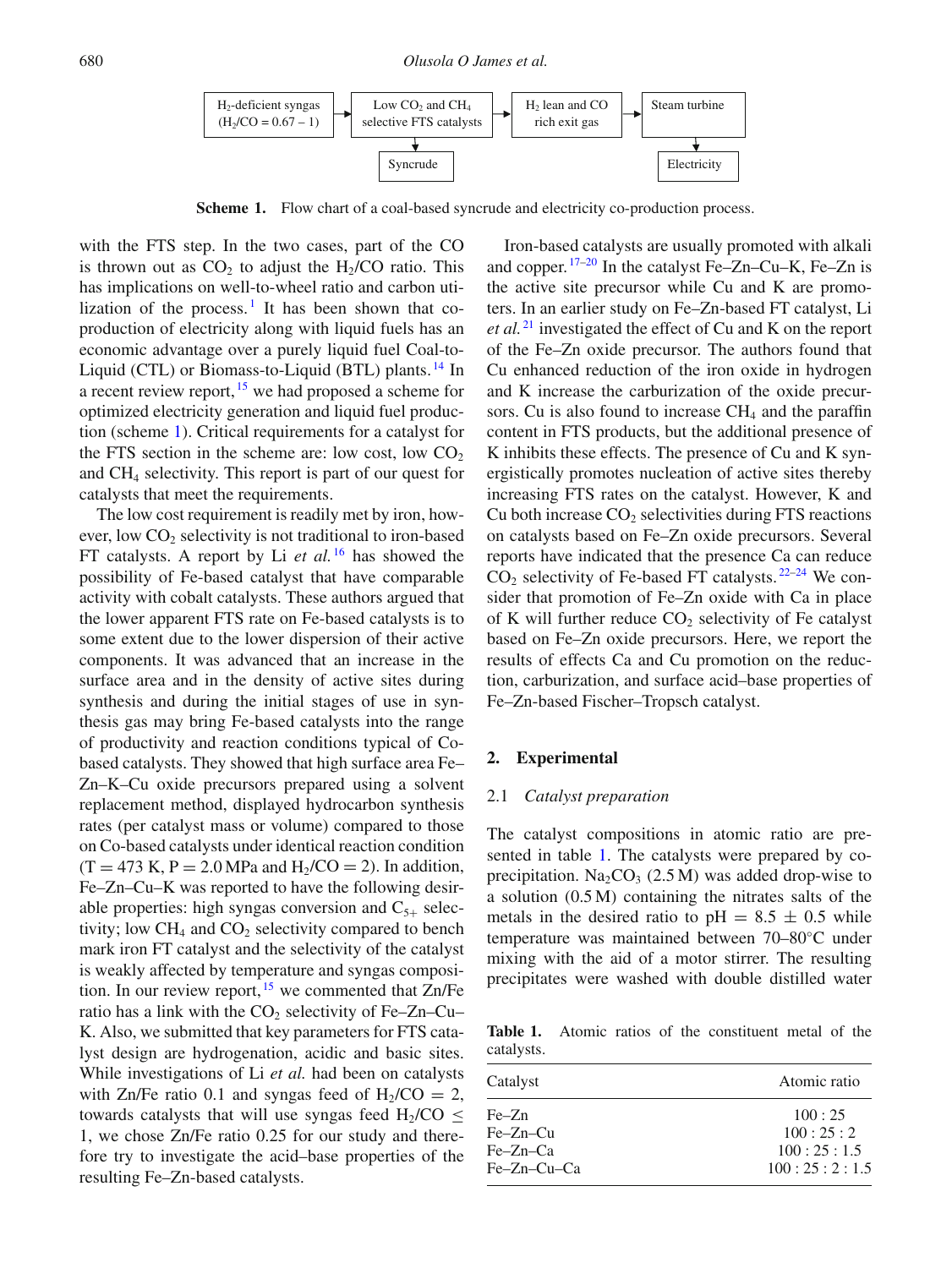till the filtrates are nitrate-free. The precipitates were dried overnight and calcined at 400◦C for 4 h. The compositions of the catalysts were re-verified by ICP-OES (Thermo ICAP 6300 Duo) analysis of the calcined samples. The ICP-OES results in ppm were divided by atomic mass of the respective constituent metals. The resulting ratios were converted into atomic ratio by multiplying the ratios through a factor which gives proportion of Fe as 100.

#### 2.2 *N*<sup>2</sup> *physisorption*

Specific surface areas of catalysts were determined using Micromeritic Chemisorb 2720. The surface area was determined using the Brunauer–Emmett–Teller (BET) equation by the single point method from amount of desorbed nitrogen after physisorption at liquid-nitrogen temperature.

### 2.3 *X-ray diffraction*

XRD patterns are recorded at room temperature on a D8 ADVANCE (BRUKER AXS, Germany) diffractometer using  $CuK_{\alpha}$  radiation with parallel beam (Gobel Mirror). The catalysts are ground to fine powder prior to measurement. The scans are recorded in the  $2\theta$ range between 10 and 75◦ using step size of 0.02◦ and scan speed of 2 s/step. Peaks are identified by search match technique using DIFFRAC*plus* software (BRUKER AXS, Germany) with reference to the JCPDS database.

#### 2.4 *Temperature programmed reduction (TPR)*

TPR and TPD profiles of the catalysts are obtained with ChemiSorb 2720 (Micrometrics, USA) equipped with a TCD detector. The  $H_2$ -TPR profiles are obtained by reducing the catalyst samples by a gas mixture of 10%  $H_2$  in Ar with a flow rate of 20 ML/min and the temperature is increased from ambient to 800◦C at a rate of 10◦C/min. While the CO-TPR are obtained by heating the catalyst samples by a gas mixture of 5.2% CO in He with a flow rate of 20 ML/min and the temperature is increased from ambient to 800◦C at a rate of 10◦C/min. Hydrogen consumption in the TPR peak area was evaluated by peak area of CuO-TPR calibration.

#### 2.5 *Temperature programmed desorption (TPD)*

The TPD was carried out by first reducing a catalyst with  $H_2$  at 400 $°C$  for 8 h. The gas flow was then switched to He and temperature raised to 450◦C at the rate of 10◦C/min and kept at 450◦C for 30 min and then cooling to ambient temperature to eliminate adsorbed  $H_2$  from the catalyst surface. NH<sub>3</sub> uptake on the catalyst surface take place when the gas flow was changed to  $4\%$  NH<sub>3</sub> in He. The NH<sub>3</sub>-TPD profile was obtained by a temperature programme under He with a flow rate of 20 mL/min from ambient temperature to 1000◦C at a rate of 10 $\degree$ C/min. CO<sub>2</sub>–TPD was obtained by the same procedure using  $5.2\%$  CO<sub>2</sub> in He for the CO<sub>2</sub> uptake. The amounts of  $NH_3$  and  $CO_2$  desorbed in the TPD peak area was evaluated by extrapolation from peak area calibrations with by pulses of standard volumes  $NH<sub>3</sub>$  and  $CO<sub>2</sub>$  in a flow of He.

# **3. Results and discussion**

# 3.1 *Composition and surface area*

ICP-OES verification of the composition of the catalysts is presented in table [2.](#page-2-0) The table shows that the calcined catalysts have minimal deviations from intended compositions. Table [2](#page-2-0) also shows the surface area of the catalysts. Surface area increases with Ca promotion but shrinks with Cu promotion. The surface area shrinkage effect of Cu dominates the surface area increase effect of Ca in the Cu–Ca co-promoted catalyst.

# <span id="page-2-1"></span>3.2 *XRD phase analyses*

Fe and Zn, the main components in the catalysts precipitate as hydroxides which were subsequently converted to for  $\alpha$ -Fe<sub>2</sub>O<sub>3</sub> and ZnFe<sub>2</sub>O<sub>4</sub> phases after calcination. These phases are evident in the XRD pattern of the catalysts (figure [1\)](#page-3-0). The  $\alpha$ -Fe<sub>2</sub>O<sub>3</sub> phase transforms into the FTS active sites during activation (carburisation/reduction) prior to FT reaction. But  $\text{ZnFe}_2\text{O}_4$ phase is non-reducible during the activation process. Because  $ZnFe<sub>2</sub>O<sub>4</sub>$  phase is stable under the activation condition, Li *et al.* <sup>[16](#page-7-7)</sup> advanced that it acts as textural promoter by increasing dispersion and prevent sintering of the active sites. The catalyst preparation procedure was carried out on the nitrate salts of the promo-

<span id="page-2-0"></span>**Table 2.** Atomic ratios of the constituent metal of the catalysts.

| Catalyst    | <b>BET</b> surface<br>area $(m^2/g)$ | Atomic ratio from<br>ICP-OES analysis |
|-------------|--------------------------------------|---------------------------------------|
| $Fe-Zn$     | 48                                   | 100:24.6                              |
| $Fe-Zn-Cu$  | 40                                   | 100:24.1:2.1                          |
| Fe-Zn-Ca    | 50                                   | 100:24.4:1.5                          |
| Fe-Zn-Cu-Ca | 43                                   | 100:24.7:2.2:1.5                      |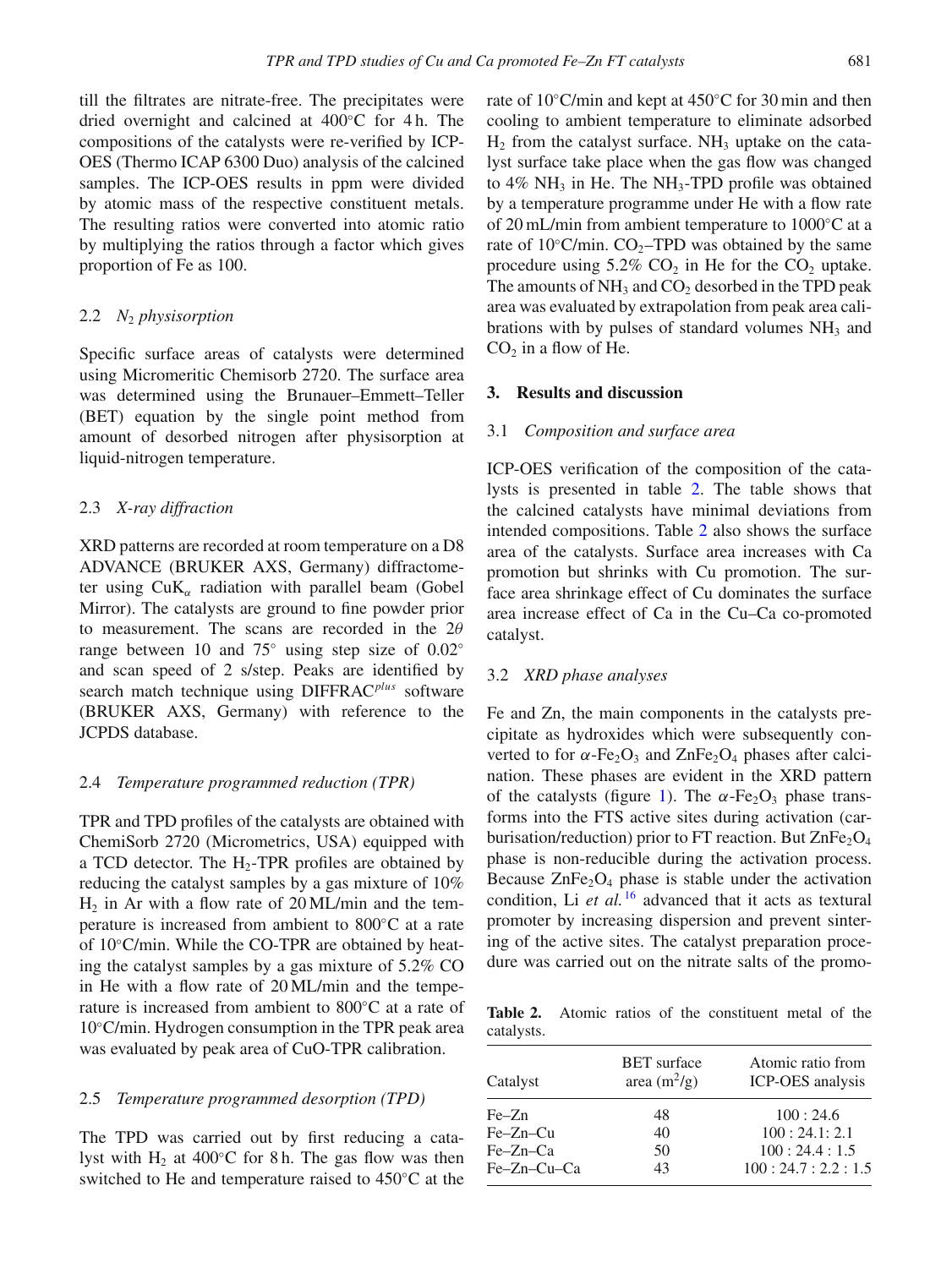<span id="page-3-0"></span>

**Figure 1.** X-ray diffractograms of the catalysts [Hm: Haematite (Fe<sub>2</sub>O<sub>3</sub>); Fn: Franklinite (ZnFe<sub>2</sub>O<sub>4</sub>)].

ters (Cu and Ca) separately. CuO and  $CaCO<sub>3</sub>$  phases were obtained as final phase of Cu and Ca, respectively. These phases are expected in the respective promoted catalysts. Figure [1](#page-3-0) shows no diffraction peaks due to  $CuO$  and  $CaCO<sub>3</sub>$  phases. This may be because they are present in small amount and co-precipitation method of incorporating them lead to efficient dispersion in the Fe–Zn oxide precursor. Cu and alkali ions are usually incorporated into Fe oxide precursors by impregnation technique and same technique had been extended to alkaline metal ions. Luo *et al.* <sup>[22](#page-7-11)</sup> and Pour *et al.* <sup>[23](#page-7-13)</sup> investigated the effect of Ca promotion on FT performance of Fe oxide precursors. Ca ions was introduced into the Fe oxides by impregnation with  $Ca(NO<sub>3</sub>)<sub>2</sub>$ . After impregnation, their catalysts were dried and calcined at 350◦C and 450◦C for 4 h, respectively. Contrary to the expectation of these authors, after calcination the impregnated  $Ca(NO<sub>3</sub>)<sub>2</sub>$ decompose to CaO, it has been shown that  $Ca(NO<sub>3</sub>)<sub>2</sub>$ decomposes only at temperature  $\geq$ 550°C even in reduc-ing atmosphere.<sup>[24](#page-7-12)[,25](#page-7-14)</sup> Thus, the impregnated  $Ca(NO<sub>3</sub>)<sub>2</sub>$ in the catalysts reported by Luo *et al.* and Pour *et al.* remained unchanged as  $Ca(NO<sub>3</sub>)<sub>2</sub>$ . High temperature calcination of the catalyst to unsure decomposition of  $Ca(NO<sub>3</sub>)<sub>2</sub>$  is at the compromise of loss of surface area due to sintering. Tao *et al.* <sup>[26](#page-7-15)</sup> also studied the effect of Ca and K promotion on the FT performance of Fe–Mn oxide precursor. The authors co-precipitated Ca with Fe and Mn. The resulting calcined catalyst was then impregnated with  $K_2CO_3$ . While the challenge of high temperature calcination of the catalyst is absent, it is difficult to delineate promotion effect of Ca from that of K in that catalyst.

# 3.3 *H*2*-TPR of the catalysts*

H2-TPR provides insight on the reduction behaviour of the phases in the catalysts. Figure [2](#page-3-1) shows the  $H_2$ -TPR profiles of the catalysts. The Cu-free catalysts displayed nearly identical  $H_2$ -TPR profiles. The profiles can be partitioned into two hydrogen consumption temperature ranges:  $80-400\degree C$  and  $>400\degree C$ . The peaks in the temperature ranges were assigned to  $Fe<sub>2</sub>O<sub>3</sub> \rightarrow Fe<sub>3</sub>O<sub>4</sub>$  and  $Fe<sub>3</sub>O<sub>4</sub> \rightarrow FeO \rightarrow Fe$  transitions, respectively. Hydrogen consumptions at the peak temperatures as measured by the area under the peaks are shown in figure [3.](#page-3-2) The reduction peak temperature of the transition,  $Fe<sub>2</sub>O<sub>3</sub> \rightarrow$  $Fe<sub>3</sub>O<sub>4</sub>$ , was unaffected by Ca promotion. However,

<span id="page-3-1"></span>

**Figure 2.**  $H_2$ -TPR profiles of the catalysts.

<span id="page-3-2"></span>

**Figure 3.** H<sub>2</sub> consumption measured by area under the peak temperatures in the  $H_2$ -TPR profiles of the catalysts.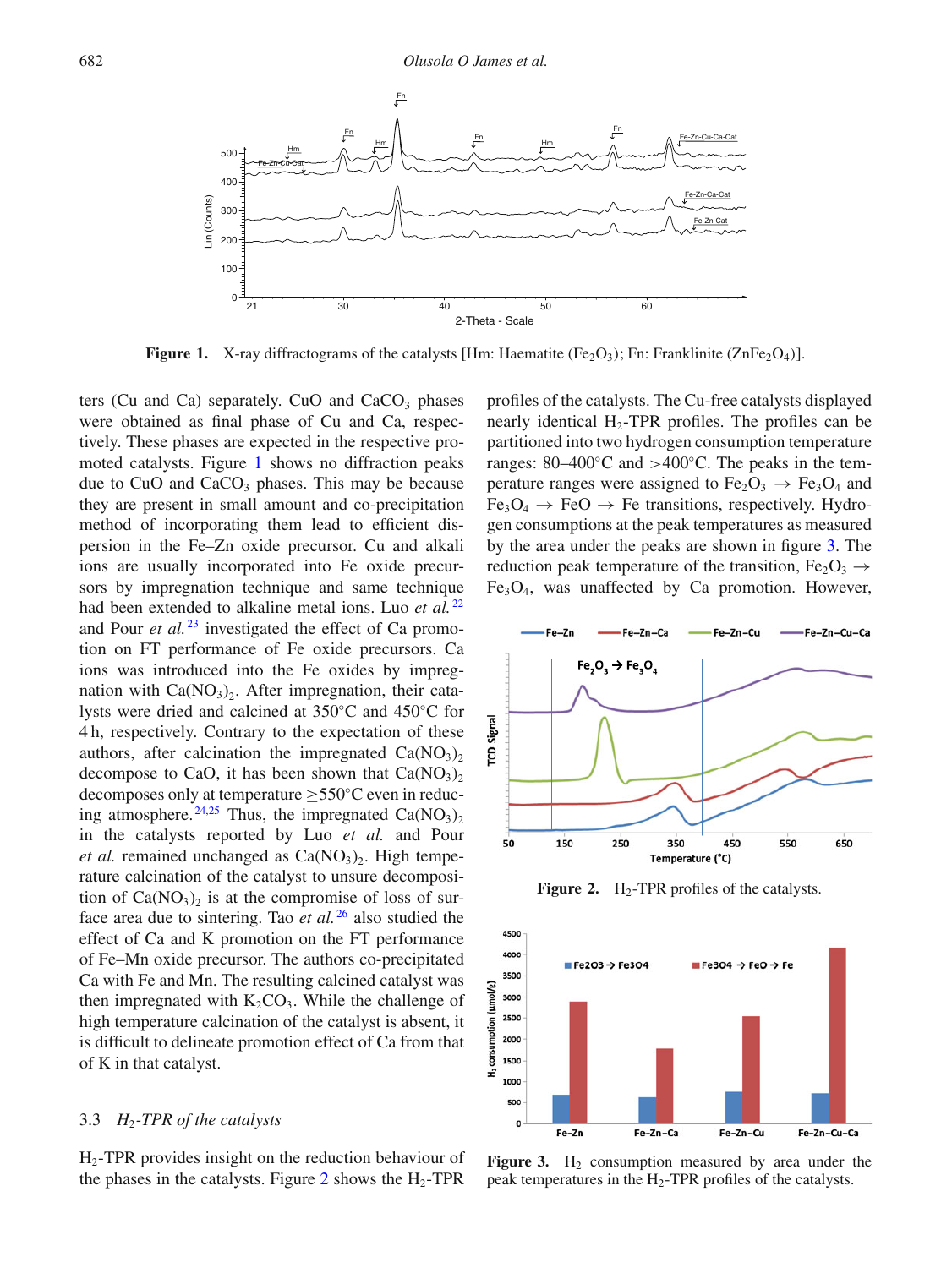decrease of Fe<sub>2</sub>O<sub>3</sub>  $\rightarrow$  Fe<sub>3</sub>O<sub>4</sub> reduction peak temperature is well-known with Cu promotion. Dispersed copper phase (oxides) in the catalyst are reduced to metallic copper nanoparticles at lower temperature. The copper nanoparticles are hydrogen activation sites from which activated hydrogen spilled over to the  $Fe<sub>2</sub>O<sub>3</sub>$ thereby facilitating reduction to  $Fe<sub>3</sub>O<sub>4</sub>$  at lower temperature. So, decrease of  $Fe<sub>2</sub>O<sub>3</sub> \rightarrow Fe<sub>3</sub>O<sub>4</sub>$  reduction peak temperature of Fe–Zn–Cu by 123◦C is readily explained by hydrogen spill-over effect from the copper promoted. Fe<sub>2</sub>O<sub>3</sub>  $\rightarrow$  Fe<sub>3</sub>O<sub>4</sub> reduction peak temperature was further reduced by 40◦C in the Fe–Zn–Cu–Ca. This may be attributed to enhanced dispersion of copper phase in the catalyst in the presence Ca phase.

As shown in figure [3,](#page-3-2) hydrogen consumptions in the temperature range of 80–400◦C in the four catalysts are very close. The presence of Cu and Ca in the Fe–Zn oxide precursor seems to have synergy effect for the reduction in the temperature range. This shows that the reaction at this stage is identical in the four catalysts. Little difference in the hydrogen consumptions is due to compositional difference with the introduction of Cu and Ca into Fe–Zn oxide precursor. However, hydrogen consumptions at temperature >400◦C showed marked differences. The variation may be attributed to the different extent of the two reduction reactions,  $Fe<sub>3</sub>O<sub>4</sub> \rightarrow$ FeO  $\rightarrow$  Fe, in the catalysts. Fe<sub>3</sub>O<sub>4</sub>  $\rightarrow$  FeO  $\rightarrow$  Fe transitions are less critical for FTS application compared  $Fe<sub>2</sub>O<sub>3</sub> \rightarrow Fe<sub>3</sub>O<sub>4</sub>$  which is an intermediate phase in active site formation during carburization.

# 3.4 *CO-TPR of the catalysts*

Carburization behaviour of the catalysts was studied by CO-TPR. Figure [4](#page-4-0) shows the CO-TPR profiles of the catalysts. Lower peak temperatures in the profiles are not well-resolved. The profiles were divided into four temperature ranges and the CO consumptions in the

<span id="page-4-0"></span>

**Figure 4.** CO–TPR profiles of the catalysts.

ranges for each catalyst were presented in figure [5.](#page-4-1) The figure revealed that Fe–Zn–Ca and Fe–Zn–Cu showed higher and lower total CO consumption, respectively than Fe–Zn. This shows that the presence of Ca in Fe– Zn oxide promote carburization while Cu suppressed it. Carburization promotion of Ca might have masked by Cu in Fe–Zn–Cu–Ca. According to Li  $et$   $al.$ <sup>[16](#page-7-7)</sup> Fe<sub>2</sub>O<sub>3</sub> reduces to  $Fe<sub>3</sub>O<sub>4</sub>$  in CO at 270 $°C$  and subsequent carburization of Fe<sub>3</sub>O<sub>4</sub> occurs at temperature above 270 $^{\circ}$ C. However, at temperatures above 450◦C, carburization is accompanied with excessive formation amorphous carbon due to disproportionate CO via Boudouard reaction. Thus, we restrict discussion in this contribution to CO consumption in temperature ranges of  $\alpha$  and  $\beta$  (i.e., below 400◦C) since this range is important for selecting optimum activation conditions for the catalysts. The peak temperatures in the  $\beta$  ranges could be sufficient activation temperature under CO flow but activation of Fe–Zn–Cu and Fe–Zn–Cu–Ca is like to give more active catalysts because of their lower reduction temperatures under hydrogen flow.

# <span id="page-4-2"></span>3.5 *NH*3*-TPD of the catalysts*

In addition to their influence on reduction temperature, Cu and alkali or alkaline metal ions have been indicated to alter surface acid–base properties of Fe oxide precursors which in turn affect the FT product selectivity of the catalysts.<sup>[27](#page-7-16)</sup> NH<sub>3</sub>-TPD is one of the techniques for characterizing surface acidity of heterogeneous catalysts. NH3-TPD profile of the catalysts is presented in figure [6.](#page-5-0)

The peak temperatures and amount of  $NH<sub>3</sub>$  desorbed under the peaks are the indicators of the strength and density of acidic sites on the catalysts. The profile of catalysts is partitioned into weak, medium and strong sites. The effect of Cu and Ca promotion

<span id="page-4-1"></span>

**Figure 5.** CO consumption measured by area under the peak in different temperature ranges in the CO–TPR profiles of the catalysts.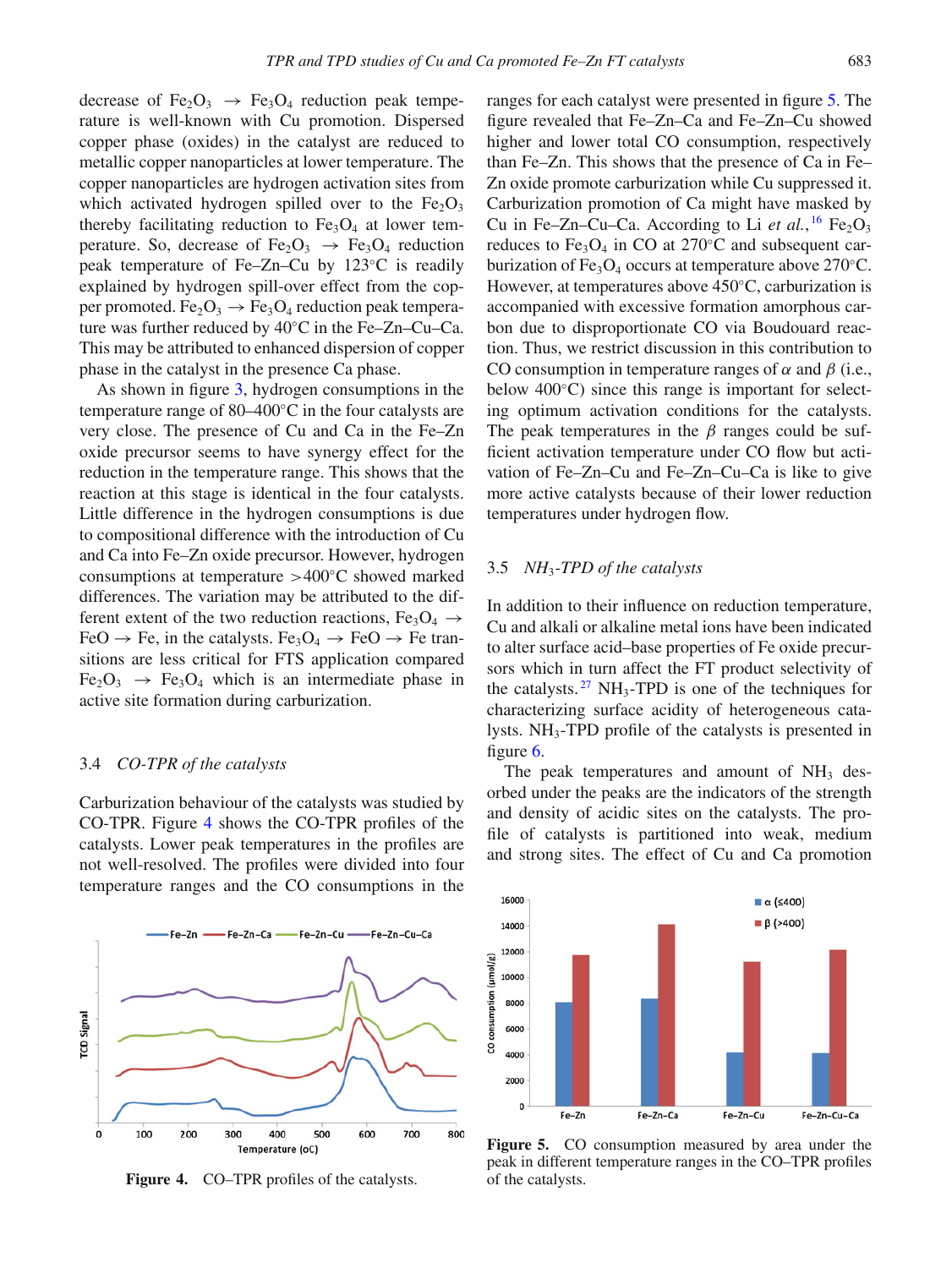<span id="page-5-0"></span>

**Figure 6.** NH<sub>3</sub>–TPD profiles of the catalysts.

of Fe–Zn oxide precursor is illustrated in figure [7.](#page-5-1) Figure [7](#page-5-1) showed that total sites densities of Fe–Zn and Fe–Zn–Ca were about the same, however, when compared with Fe–Zn, the proportion of strong sites in Fe–Zn–Ca increase at the expense of medium sites. Alkali and alkaline metal promoter usually impact surface basicity and/or decrease surface acidity of ironbase FT catalysts. Hence, the distribution of the acid sites on Fe–Zn–Ca is rather unexpected. It is note worthy that a similar sharp peak appeared in the  $CO<sub>2</sub>$ –TPD profiles (figure [8\)](#page-5-2) of Fe–Zn–Ca at the same temperature having the same shape and about the same amount of desorbed gas. This suggests that this peak is intrinsic to the catalyst and not due to desorption of adsorbed NH<sub>3</sub> or  $CO<sub>2</sub>$  on the catalyst.

As explained in section [3.2,](#page-2-1) iron and zinc nitrates precipitate as hydroxides. The hydroxides transformed into  $\alpha$ -Fe<sub>2</sub>O<sub>3</sub> and ZnFe<sub>2</sub>O<sub>4</sub> phases after calcination and these phases are stable at high temperatures as  $NH_3$ and  $CO<sub>2</sub>$ –TPD profiles of Fe–Zn catalyst did show any peak at temperature the sharp peak appeared in Fe–Zn– Ca. Although information about the nature of phase in which Ca is present could not be obtained from XRD,

<span id="page-5-1"></span>

**Figure 7.** Amount of NH<sub>3</sub> desorbed measured by area under the peak in different temperature ranges in the  $NH_3$ -TPD profiles of the catalysts.

<span id="page-5-2"></span>

**Figure 8.**  $CO<sub>2</sub>$ –TPD profiles of the catalysts.

we suspect that the sharp peak is connected with the Ca phase in the catalyst. Possible Ca phases in the catalyst are: CaO,  $Ca(OH)_2$  and  $CaCO_3$ . The temperature of the sharp peak is very close to the decomposition temperature of  $Ca(OH)_{2}$ . Thus, we suspect that Ca is most probably present as  $Ca(OH)_2$  phase and the peak is not due to  $NH<sub>3</sub>$  desorbed from strong acidic sites on the catalyst, but most likely due to water molecules released from decomposition of entrapped  $Ca(OH)_{2}$ . On the other hand, Cu appears to titrate the acid sites bringing about weakening of the acid strength and decreased in the total acid sites. Co-promotion with Cu and Ca appears to lead to a synergistic effect in further weakening the acid strength and reduction in the total acid sites in Fe–Zn. Acid sites of FT catalysts had been linked to light hydrocarbon selectivity. Increasing surface acid strength and density promotes acid catalysed reactions such as cracking and isomerization.<sup>[28](#page-7-17)[,29](#page-7-18)</sup> According to Snel,  $30$  branched FT products are mainly formed during secondary isomerization reactions and extent of branching is a function of the catalyst formulation. High acidity and a low hydrogenation strength of the catalyst favour branching. Hence, the extent of branching in the FT products of the catalysts may be expected to follow this order: Fe–Zn–Ca > Fe–Zn > Fe–Zn–Cu > Fe–Zn–Cu–Ca.

#### 3.6 *CO*2*–TPD of the catalysts*

As discussed in section  $3.5$  for NH<sub>3</sub>-TPD, CO<sub>2</sub>-TPD peak temperatures and amount of desorbed  $CO<sub>2</sub>$  are measures of the strength and density of surface basi-city of the catalysts. Figure [8](#page-5-2) shows the  $CO_2$ -TPD profiles partitioned into weak, medium and strong sites and the sites distribution is presented in figure [9.](#page-6-7) Also, as discussed in section [3.5,](#page-4-2) a rather identical sharp peak appeared in the  $NH_3$ - and  $CO_2$ -TPD profiles of Fe–Zn–Ca. Literally the peak should have been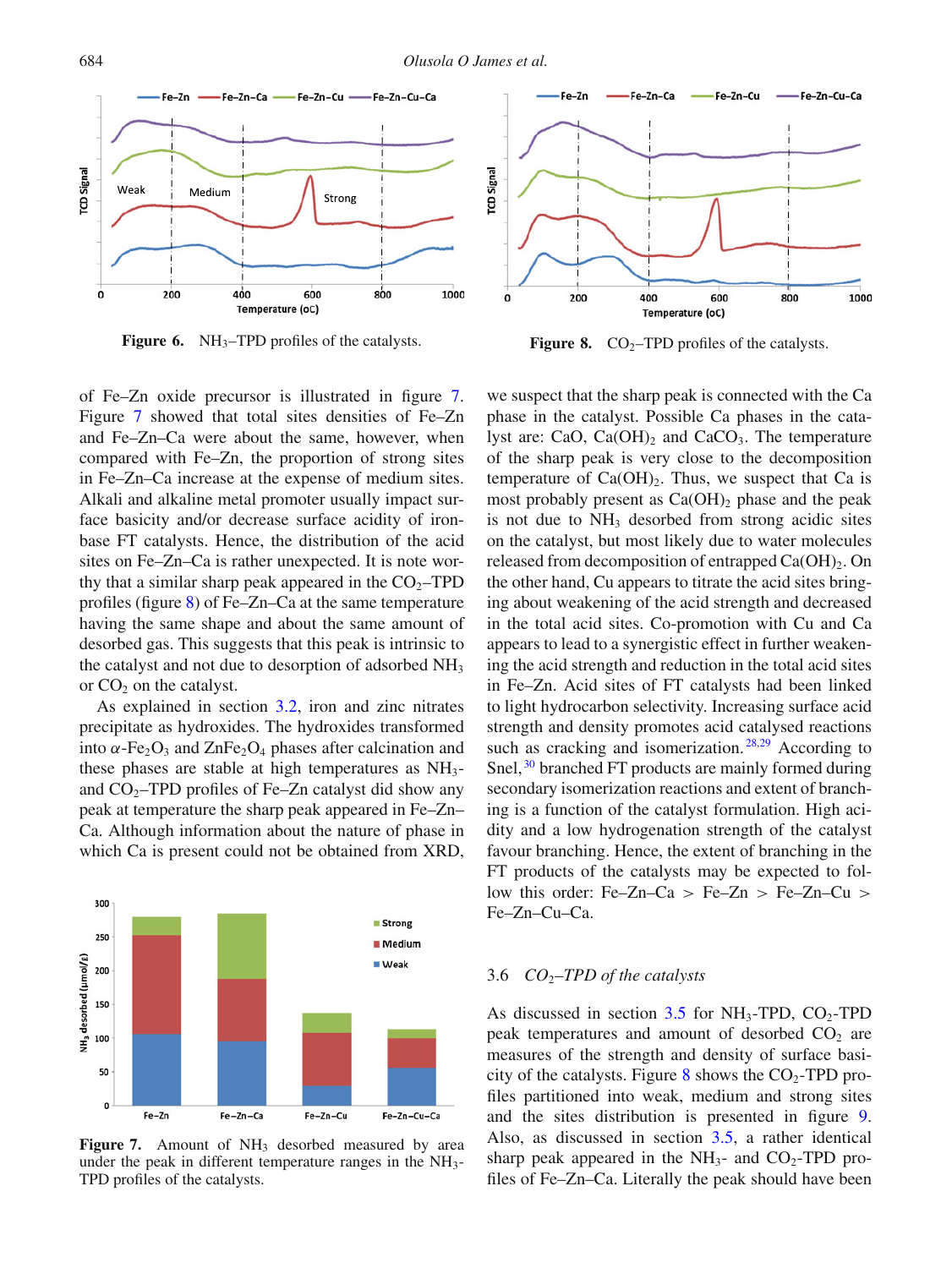<span id="page-6-7"></span>

**Figure 9.** Amount of  $CO<sub>2</sub>$  desorbed measured by area under the peak in different temperature ranges in the  $CO<sub>2</sub>$ TPD profiles of the catalysts.

interpreted as due to strong sites in each case. But the peak was suspected to be due to decomposition of entrapped  $Ca(OH)_2$ . The entrapped  $Ca(OH)_2$  can function as basic sites in Fe–Zn–Ca. Figure [9](#page-6-7) shows that the surface basicity of Fe–Zn is made up of predominantly and about equal amount of weak and medium sites. Comparison of figures [5](#page-4-1) and [9](#page-6-7) shows that the extent of carburization increases with increasing strength and density of surface basicity of the catalysts. This agrees with common trend in Fe based FT catalysts. The presence of Ca in Fe–Zn not only creates strong basic sites, but also increases the total sites densities in Fe–Zn– Ca. However, addition of Cu to Fe–Zn resulted in slight decrease in the surface basicity and a small increase in the proportion of strong basicity. Similar enhancement of surface basicity on Fe–Mn–K–SiO<sub>2</sub> oxide precursor promoted with Cu was reported by Zhang *et al.* [20](#page-7-9) However, co-promotion of Fe–Zn with Cu and Ca leads to a decrease in total surface basicity but with redistribution in favour of medium strength basic sites. The beneficial effect of surface basicity in Fe-based FT catalytsts is well documented. The choice of promoters for Fe-FT catalyst is often guided by their ability to exhibit com-plementary basicity effect in the catalysts.<sup>[31](#page-7-20)</sup> High surface basicity enhances CO adsorption and dissociation but lowers the hydrogenation strength of Fe catalysts. This results in low methane selectivity and higher  $C_{5+}$ selectivity.<sup>[32](#page-7-21)</sup> This explains the similarity of the trends in figures [5](#page-4-1) and [9.](#page-6-7) However, high surface basicity can promote isomerization of alkenes $30$  and report by Cubeiro *et al.* [33](#page-7-22) indicated that K may promote deactivation of Fe catalysts by re-oxidation. Moreover, lowered the hydrogenation strength and enhanced CO adsorption and dissociation can lead excessive carbon deposition and formation of inactive iron carbide phases and graphitic type carbonaceous surface species, and consequently leads to catalyst deactivation. [34](#page-7-23) Thus, the decreased in basicity with Cu and Cu–Ca promotion of Fe–Zn might be beneficial in enhancing stability of the catalyst.

# **4. Conclusion**

We identified Fe–Zn based Fischer–Tropsch catalysts as suitable candidates for coal-based electricity-liquid fuel co-production. We examined effect of Cu and Ca promotion on reducibility, carburization and surface acidity–basicity of the Fe–Zn catalysts using TPR  $(H_2)$ and CO) and TPD ( $NH_3$  and CO<sub>2</sub>) techniques. Results of the characterization studies provide prior information on expected catalytic behaviour of the catalysts. Ca promotion enhances carburization but Cu inhibits carburization. Enhanced carburization suggests Ca promoted catalyst exhibits high olefins/paraffins ratio, increased  $C_{5+}$  selectivity and decreased methane selectivity. A reverse selectivity is expected for Cu promoted catalyst. Surface acidity and basicity increased in the Ca promoted catalyst, while Cu promoted catalyst showed decreased surface acidity and basicity. It suggests that the primary products of Ca promoted catalyst are more prone to acid–base catalysed secondary reactions than in the Cu promoted catalyst. The independent effects of Cu and Ca promotion may result in a synergy in Cu–Ca co-promoted catalyst.

### **Acknowledgements**

S Maity and O O James thank the Director, Central Institute of Mining and Fuel Research (CIMFR) for permitting to publish this paper. O O James thanks TWAS (Triestie, Italy) and CSIR (India) for the award of TWAS-CSIR Postgraduate Fellowship. The authors also thank Dr. E R Masto of EMD Department, CIMFR, Digwadih Campus, for assistance with ICP-OES analysis of the catalyst samples.

#### **References**

- <span id="page-6-0"></span>1. James O O, Mesubi M A, Ako T C, Maity S 2010 *Fuel Process. Technol.* **91** 136
- 2. Traa Y 2010 *Chem. Commun.* **46** 2175
- <span id="page-6-1"></span>3. de Smit E, Weckhuysen B M 2008 *Chem. Soc. Rev.* **37** 2758
- <span id="page-6-2"></span>4. Dry M E 2002 *Catal. Today* **71** 227
- <span id="page-6-3"></span>5. Schulz H 1999 *Appl. Catal. A-Gen.* **186** 3
- <span id="page-6-4"></span>6. David A W, Chikezie N, Brian F T 2012 *J. Nat. Gas Sci. Eng.* **9** 196
- <span id="page-6-5"></span>7. Chen Y H H, Reilly J M, Paltsev S 2011 *Energy Policy* **39(9)** 4713
- <span id="page-6-6"></span>8. Fang R, David G V 2011 *Energy Policy* **39(12)** 8175